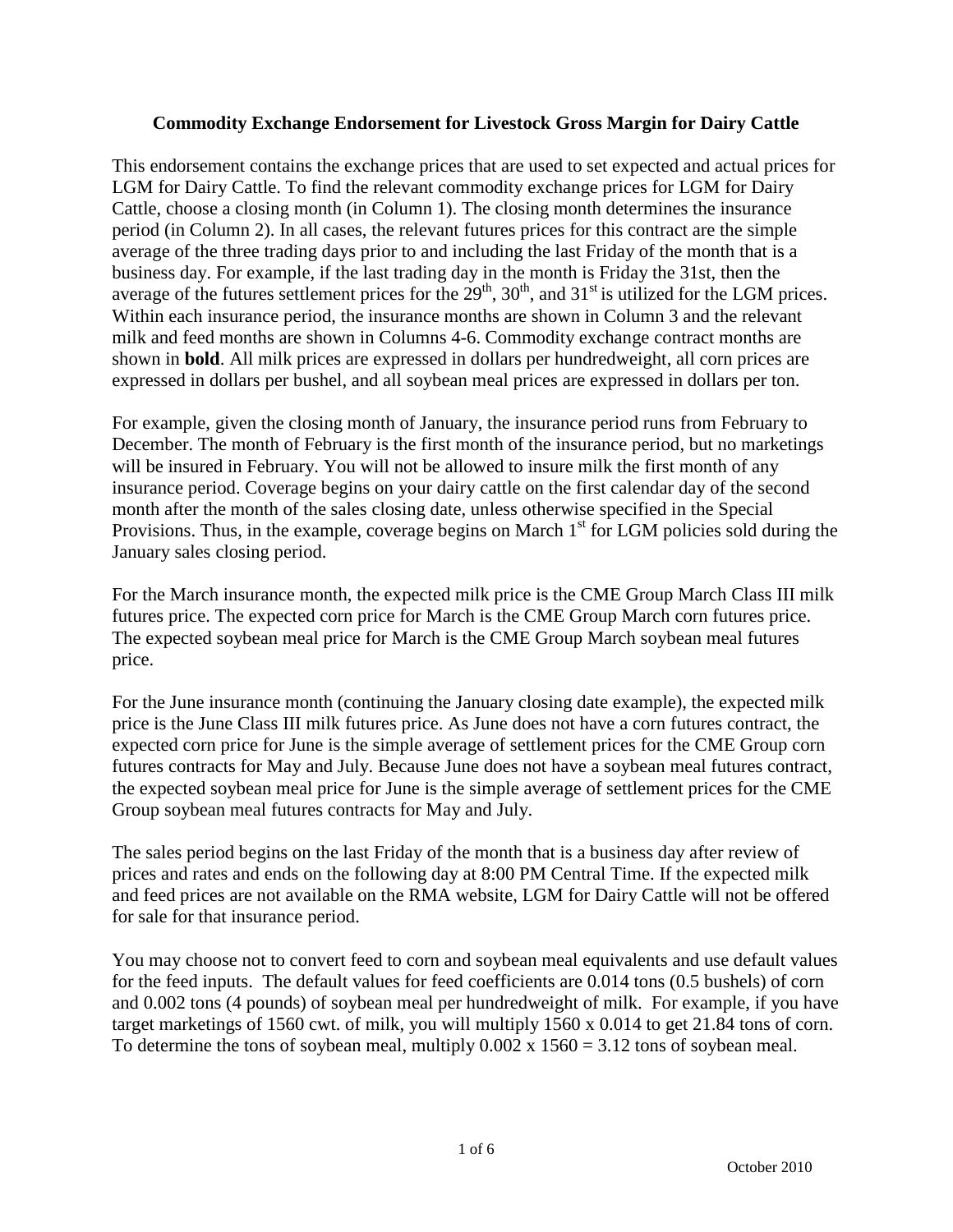Table 2 contains suggested conversion rates for dairy feeds to convert feeds into corn and soybean meal equivalents. For example, if a producer fed 140 bushels of oats and 0.2 tons of meat meal, he/she would need to convert these to corn and soybean meal equivalents.

The conversion for the oats can be done in two steps:

- Step 1. Converting feed to tons. 140 bushels of oats X (32 pounds/1 bushel of oats) X (1 ton/2000 pounds) = 2.24 tons
- Step 2. Using the suggested conversion rates for corn and soybean meal equivalents. 2.24 tons of oats  $X$  0.120 = 0.2688 tons of soybean meal equivalents 2.24 tons of oats  $X$  0.779 = 1.7450 tons of corn equivalents

The conversion for the meat meal can be done in one step as the meat meal is already measured in tons:

Step 1. Using the suggested conversion rates for corn and soybean meal equivalents. 0.2 tons of meat meal X  $1.227 = 0.2454$  tons of soybean meal equivalents 0.2 tons of meat meal X -0.349 = -0.0698 tons of corn equivalents

So the corn and soybean meal equivalents for 140 bushels of oats and 0.2 tons of meat meal are 0.5142 tons of soybean meal  $(0.2688 + 0.2454)$  and 1.6752 tons of corn equivalent  $(1.7450 -$ 0.0698).

Feeds should be combined when creating corn and soybean meal equivalents. Please notice that many of the protein meal feeds have negative corn equivalent values. Producers may utilize their own conversion rates to create corn and soybean meal equivalents. The values in Table 2 are only suggested conversion rates. Target feed values must be within the bounds set with the LGM for Dairy Cattle Underwriting Rules.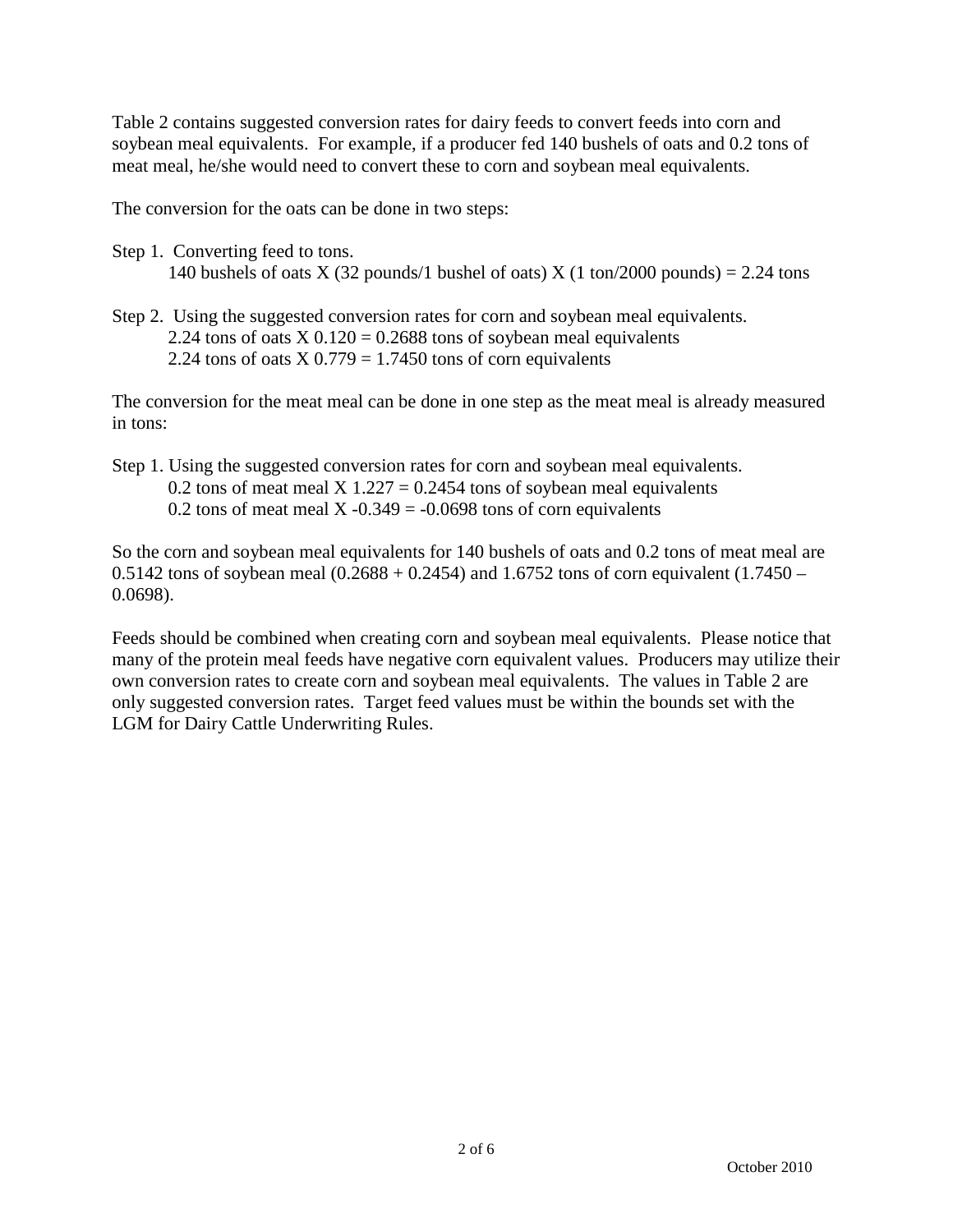| Column 5<br>Column 6<br>Class III Milk<br>Sales Closing<br>Corn Price<br>Soybean Meal<br>Insurance<br>Insurance<br>Price<br>Price<br>Period<br>Month<br>Month<br>February-<br>March<br>March<br>March<br>March<br>January<br>December<br>April<br><b>April</b><br>April<br>April<br>May<br><b>May</b><br><b>May</b><br><b>May</b><br>June<br>June<br>June<br>June<br>July<br>July<br>July<br>July<br>August<br>August<br><b>August</b><br><b>August</b><br>September<br>September<br>September<br>September |
|-------------------------------------------------------------------------------------------------------------------------------------------------------------------------------------------------------------------------------------------------------------------------------------------------------------------------------------------------------------------------------------------------------------------------------------------------------------------------------------------------------------|
|                                                                                                                                                                                                                                                                                                                                                                                                                                                                                                             |
|                                                                                                                                                                                                                                                                                                                                                                                                                                                                                                             |
|                                                                                                                                                                                                                                                                                                                                                                                                                                                                                                             |
|                                                                                                                                                                                                                                                                                                                                                                                                                                                                                                             |
|                                                                                                                                                                                                                                                                                                                                                                                                                                                                                                             |
|                                                                                                                                                                                                                                                                                                                                                                                                                                                                                                             |
|                                                                                                                                                                                                                                                                                                                                                                                                                                                                                                             |
|                                                                                                                                                                                                                                                                                                                                                                                                                                                                                                             |
|                                                                                                                                                                                                                                                                                                                                                                                                                                                                                                             |
|                                                                                                                                                                                                                                                                                                                                                                                                                                                                                                             |
| October<br>October<br>October<br>October                                                                                                                                                                                                                                                                                                                                                                                                                                                                    |
| November<br><b>November</b><br>November<br>November                                                                                                                                                                                                                                                                                                                                                                                                                                                         |
| December<br><b>December</b><br><b>December</b><br><b>December</b>                                                                                                                                                                                                                                                                                                                                                                                                                                           |
| March-<br>April<br><b>April</b><br>April<br>April<br>February                                                                                                                                                                                                                                                                                                                                                                                                                                               |
| January                                                                                                                                                                                                                                                                                                                                                                                                                                                                                                     |
| May<br><b>May</b><br><b>May</b><br><b>May</b>                                                                                                                                                                                                                                                                                                                                                                                                                                                               |
| June<br>June<br>June<br>June                                                                                                                                                                                                                                                                                                                                                                                                                                                                                |
| July<br>July<br>July<br>July                                                                                                                                                                                                                                                                                                                                                                                                                                                                                |
| August<br><b>August</b><br>August<br><b>August</b>                                                                                                                                                                                                                                                                                                                                                                                                                                                          |
| September<br>September<br>September<br>September                                                                                                                                                                                                                                                                                                                                                                                                                                                            |
| October<br>October<br>October<br><b>October</b>                                                                                                                                                                                                                                                                                                                                                                                                                                                             |
| November<br><b>November</b><br>November<br>November                                                                                                                                                                                                                                                                                                                                                                                                                                                         |
| December<br><b>December</b><br><b>December</b><br><b>December</b>                                                                                                                                                                                                                                                                                                                                                                                                                                           |
| January<br><b>January</b><br>January<br><b>January</b>                                                                                                                                                                                                                                                                                                                                                                                                                                                      |
| March<br>April-<br>May<br><b>May</b><br><b>May</b><br><b>May</b>                                                                                                                                                                                                                                                                                                                                                                                                                                            |
| February                                                                                                                                                                                                                                                                                                                                                                                                                                                                                                    |
| June<br>June<br>June<br>June                                                                                                                                                                                                                                                                                                                                                                                                                                                                                |
| July<br>July<br>July<br>July                                                                                                                                                                                                                                                                                                                                                                                                                                                                                |
| August<br><b>August</b><br>August<br><b>August</b>                                                                                                                                                                                                                                                                                                                                                                                                                                                          |
| September<br>September<br>September<br>September                                                                                                                                                                                                                                                                                                                                                                                                                                                            |
| October<br>October<br>October<br>October                                                                                                                                                                                                                                                                                                                                                                                                                                                                    |
| November<br>November<br>November<br><b>November</b>                                                                                                                                                                                                                                                                                                                                                                                                                                                         |
| December<br><b>December</b><br><b>December</b><br><b>December</b>                                                                                                                                                                                                                                                                                                                                                                                                                                           |
| January<br>January<br><b>January</b><br><b>January</b>                                                                                                                                                                                                                                                                                                                                                                                                                                                      |
| February<br>February<br>February<br>February                                                                                                                                                                                                                                                                                                                                                                                                                                                                |
| May-March<br>April<br>June<br>June<br>June<br><b>June</b>                                                                                                                                                                                                                                                                                                                                                                                                                                                   |
| July<br>July<br>July<br>July                                                                                                                                                                                                                                                                                                                                                                                                                                                                                |
| August<br><b>August</b><br>August<br><b>August</b>                                                                                                                                                                                                                                                                                                                                                                                                                                                          |
| September<br>September<br>September<br>September                                                                                                                                                                                                                                                                                                                                                                                                                                                            |
| October<br>October<br>October<br><b>October</b>                                                                                                                                                                                                                                                                                                                                                                                                                                                             |
| November<br><b>November</b><br>November<br>November                                                                                                                                                                                                                                                                                                                                                                                                                                                         |
| December<br><b>December</b><br><b>December</b><br><b>December</b>                                                                                                                                                                                                                                                                                                                                                                                                                                           |
| January<br><b>January</b><br>January<br><b>January</b>                                                                                                                                                                                                                                                                                                                                                                                                                                                      |
| February<br>February<br>February<br>February                                                                                                                                                                                                                                                                                                                                                                                                                                                                |
| March<br>March<br>March<br><b>March</b>                                                                                                                                                                                                                                                                                                                                                                                                                                                                     |

Table 1. Cycles within the insurance periods for LGM for Dairy Cattle Insurance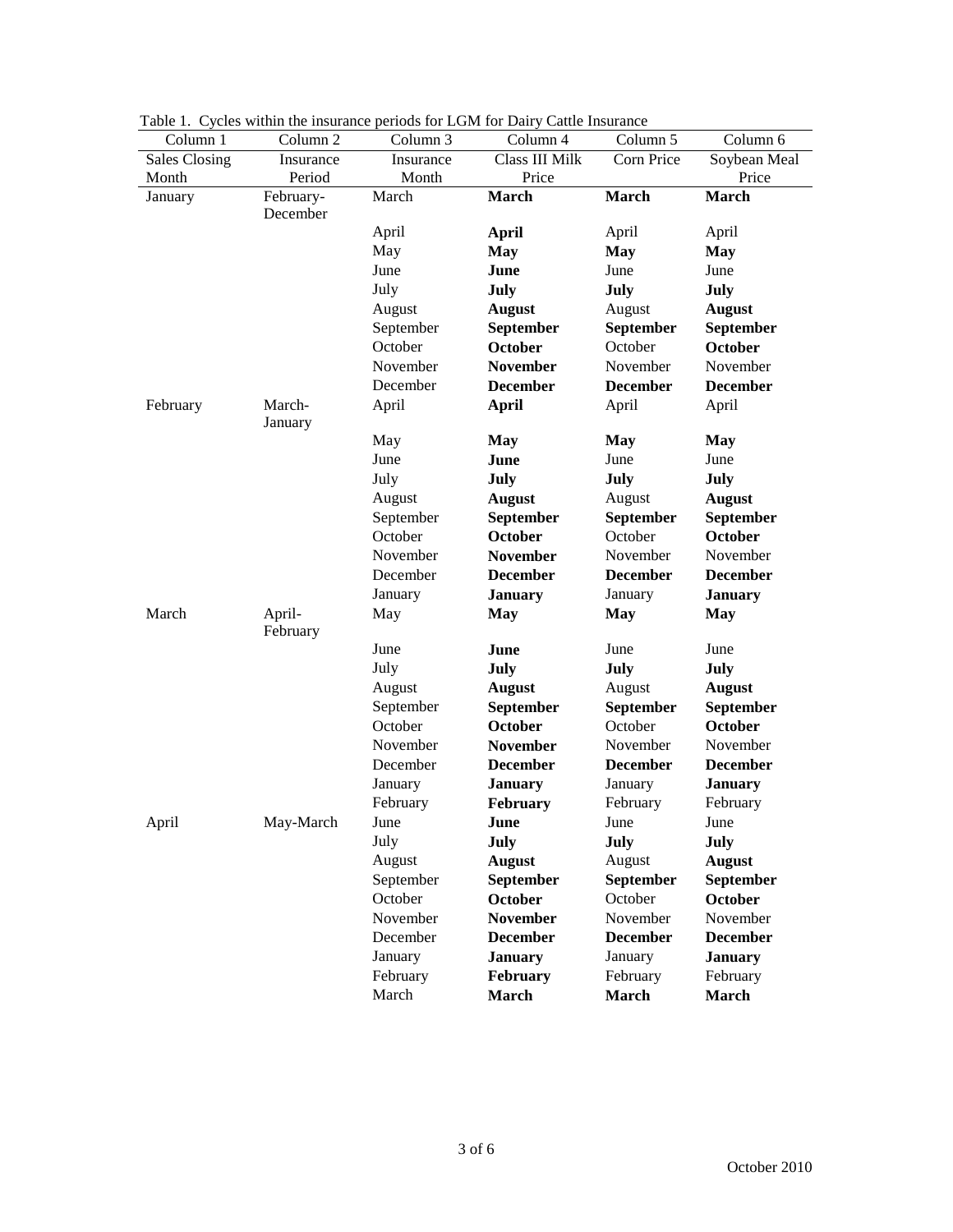| Table 1. continued   |                    |           |                 |                 |                 |
|----------------------|--------------------|-----------|-----------------|-----------------|-----------------|
| Column 1             | Column 2           | Column 3  | Column 4        | Column 5        | Column 6        |
| <b>Sales Closing</b> | Insurance          | Insurance | Class III Milk  | Corn Price      | Soybean Meal    |
| Month                | Period             | Month     | Price           |                 | Price           |
| May                  | June-April         | July      | July            | July            | July            |
|                      |                    | August    | <b>August</b>   | August          | <b>August</b>   |
|                      |                    | September | September       | September       | September       |
|                      |                    | October   | October         | October         | October         |
|                      |                    | November  | <b>November</b> | November        | November        |
|                      |                    | December  | <b>December</b> | <b>December</b> | <b>December</b> |
|                      |                    | January   | <b>January</b>  | January         | <b>January</b>  |
|                      |                    | February  | February        | February        | February        |
|                      |                    | March     | March           | March           | <b>March</b>    |
|                      |                    | April     | <b>April</b>    | April           | April           |
| June                 | July-May           | August    | <b>August</b>   | August          | <b>August</b>   |
|                      |                    | September | September       | September       | September       |
|                      |                    | October   | October         | October         | October         |
|                      |                    | November  | <b>November</b> | November        | November        |
|                      |                    | December  | <b>December</b> | <b>December</b> | <b>December</b> |
|                      |                    | January   | <b>January</b>  | January         | <b>January</b>  |
|                      |                    | February  | February        | February        | February        |
|                      |                    | March     | March           | March           | March           |
|                      |                    | April     | <b>April</b>    | April           | April           |
|                      |                    | May       | <b>May</b>      | <b>May</b>      | <b>May</b>      |
| July                 | August-June        | September | September       | September       | September       |
|                      |                    | October   | October         | October         | October         |
|                      |                    | November  | <b>November</b> | November        | November        |
|                      |                    | December  | <b>December</b> | <b>December</b> | <b>December</b> |
|                      |                    | January   | <b>January</b>  | January         | <b>January</b>  |
|                      |                    | February  | February        | February        | February        |
|                      |                    | March     | March           | March           | March           |
|                      |                    | April     | <b>April</b>    | April           | April           |
|                      |                    | May       | <b>May</b>      | <b>May</b>      | <b>May</b>      |
|                      |                    | June      | June            | June            | June            |
| August               | September-<br>July | October   | October         | October         | October         |
|                      |                    | November  | November        | November        | November        |
|                      |                    | December  | <b>December</b> | <b>December</b> | <b>December</b> |
|                      |                    | January   | <b>January</b>  | January         | <b>January</b>  |
|                      |                    | February  | February        | February        | February        |
|                      |                    | March     | March           | March           | <b>March</b>    |
|                      |                    | April     | <b>April</b>    | April           | April           |
|                      |                    | May       | <b>May</b>      | <b>May</b>      | May             |
|                      |                    | June      | June            | June            | June            |
|                      |                    | July      | July            | July            | July            |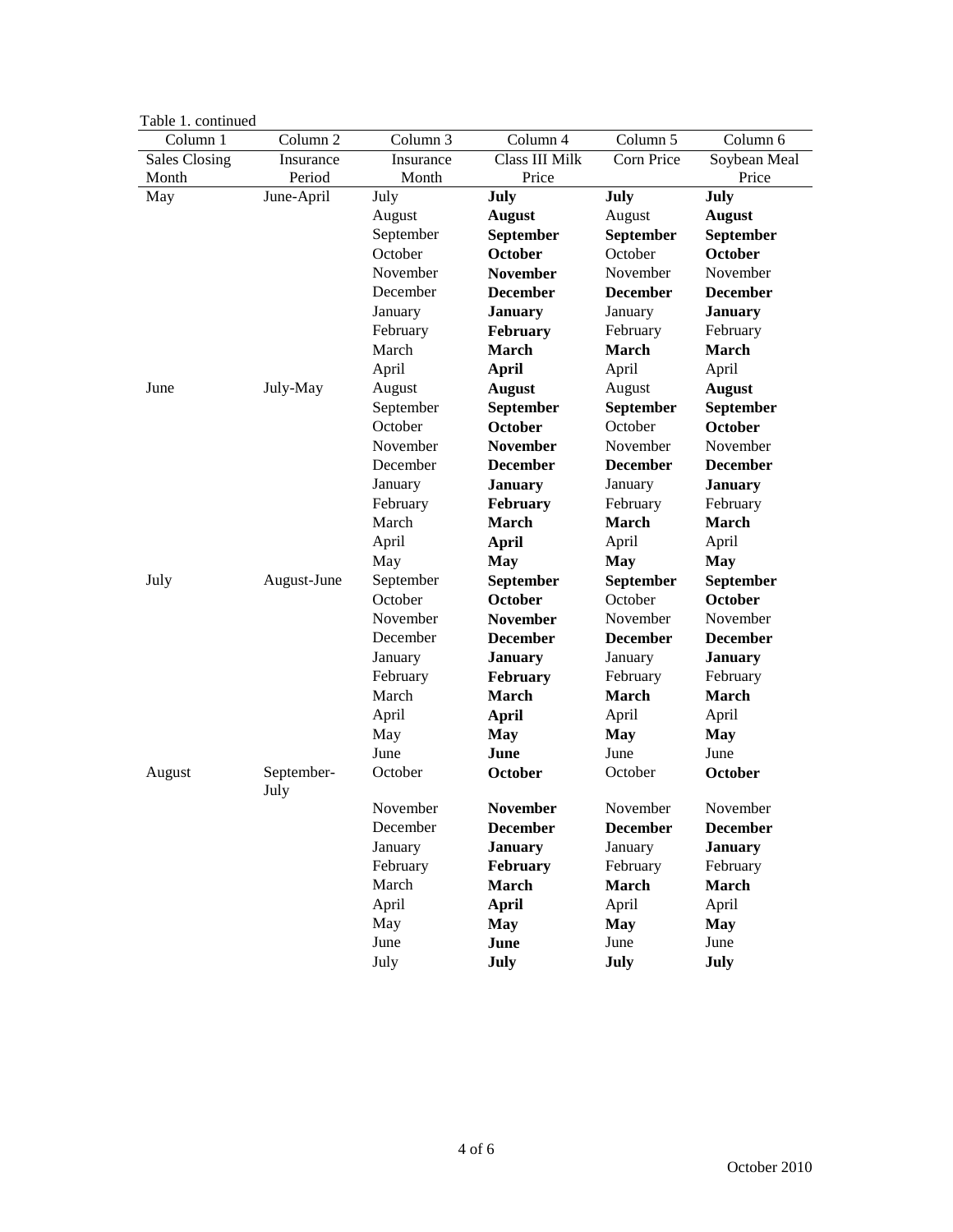| ole 1. commune       |                      |           |                  |                 |                 |
|----------------------|----------------------|-----------|------------------|-----------------|-----------------|
| Column 1             | Column 2             | Column 3  | Column 4         | Column 5        | Column 6        |
| <b>Sales Closing</b> | Insurance            | Insurance | Class III Milk   | Corn Price      | Soybean Meal    |
| Month                | Period               | Month     | Price            |                 | Price           |
| September            | October-             | November  | <b>November</b>  | November        | November        |
|                      | August               |           |                  |                 |                 |
|                      |                      | December  | <b>December</b>  | <b>December</b> | <b>December</b> |
|                      |                      | January   | <b>January</b>   | January         | <b>January</b>  |
|                      |                      | February  | February         | February        | February        |
|                      |                      | March     | <b>March</b>     | <b>March</b>    | <b>March</b>    |
|                      |                      | April     | <b>April</b>     | April           | April           |
|                      |                      | May       | <b>May</b>       | <b>May</b>      | <b>May</b>      |
|                      |                      | June      | June             | June            | June            |
|                      |                      | July      | July             | July            | July            |
|                      |                      | August    | <b>August</b>    | August          | <b>August</b>   |
| October              | November-            | December  | <b>December</b>  | <b>December</b> | <b>December</b> |
|                      | September            |           |                  |                 |                 |
|                      |                      | January   | <b>January</b>   | January         | <b>January</b>  |
|                      |                      | February  | February         | February        | February        |
|                      |                      | March     | March            | <b>March</b>    | March           |
|                      |                      | April     | <b>April</b>     | April           | April           |
|                      |                      | May       | <b>May</b>       | <b>May</b>      | May             |
|                      |                      | June      | June             | June            | June            |
|                      |                      |           |                  |                 |                 |
|                      |                      | July      | July             | July            | July            |
|                      |                      | August    | <b>August</b>    | August          | <b>August</b>   |
|                      |                      | September | September        | September       | September       |
| November             | December-<br>October | January   | <b>January</b>   | January         | <b>January</b>  |
|                      |                      | February  | <b>February</b>  | February        | February        |
|                      |                      | March     | March            | <b>March</b>    | March           |
|                      |                      | April     | April            | April           | April           |
|                      |                      | May       | May              | May             | <b>May</b>      |
|                      |                      | June      | June             | June            | June            |
|                      |                      | July      | July             | July            | July            |
|                      |                      | August    | <b>August</b>    | August          | <b>August</b>   |
|                      |                      | September | September        | September       | September       |
|                      |                      | October   |                  | October         |                 |
|                      |                      |           | October          |                 | October         |
| December             | January-<br>November | February  | February         | February        | February        |
|                      |                      | March     | <b>March</b>     | <b>March</b>    | <b>March</b>    |
|                      |                      | April     | <b>April</b>     | April           | April           |
|                      |                      | May       | <b>May</b>       | <b>May</b>      | <b>May</b>      |
|                      |                      | June      | June             | June            | June            |
|                      |                      | July      | July             | July            | July            |
|                      |                      | August    | <b>August</b>    | August          | <b>August</b>   |
|                      |                      | September | <b>September</b> | September       | September       |
|                      |                      | October   | October          | October         | <b>October</b>  |
|                      |                      | November  | <b>November</b>  | November        | November        |
|                      |                      |           |                  |                 |                 |

Table 1. continued